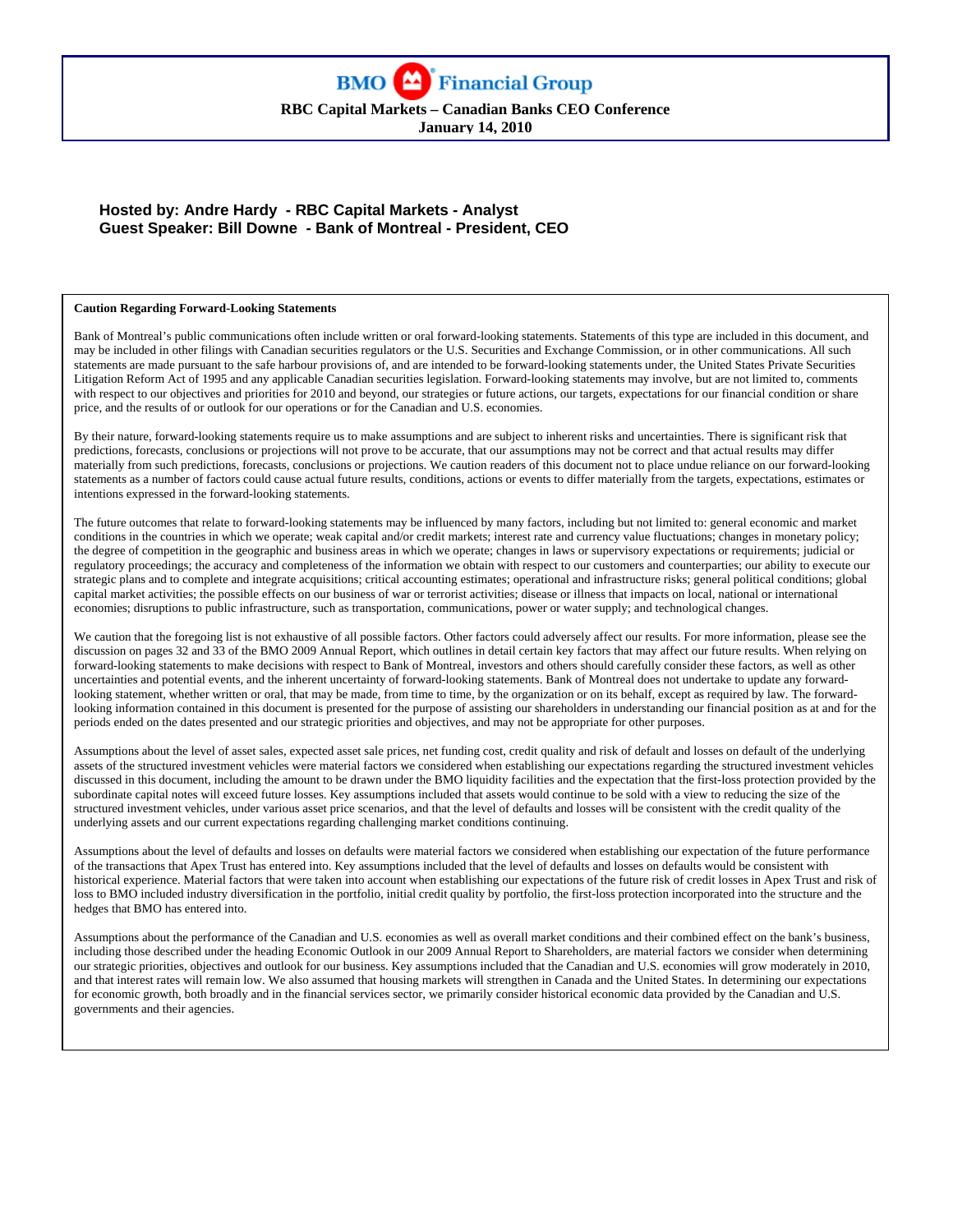### **Andre Hardy** *- RBC Capital Markets - Analyst*

Bill, on behalf of everyone in this room, thanks a lot for participating as usual, and I look forward to the next 40 minutes.

### **Bill Downe** *- Bank of Montreal - President, CEO*

I am looking forward to it as well, André.

#### **Andre Hardy** *- RBC Capital Markets - Analyst*

A lot has happened since 2007, of course, to Bank of Montreal and to other financial institutions. And I think a good way to start is actually trying to ignore the last few years, and looking at the years that are coming and comparing the Bank of Montreal, of say, 2012 with the Bank of Montreal of 2006.

#### **Bill Downe** *- Bank of Montreal - President, CEO*

That is a good place to start. When I think about what was going on in 2005 and 2006, it's important to reflect on whether that's the benchmark for the environment that we'll see going forward. For our bank, those were two very important years, as that was a period where we really shifted the energy in the bank and I would say moved in a much more aggressive way with respect to our competitive position in the market. And, if you like, stopped defending the net and started to think about where we're going to build the business.

And if you recall, between 2000 and 2006, if you were going to criticize the bank, it would have been the rate of growth. We showed strong return on equity in 2004, '05 and '06, return on equity in excess of 19%. But it was the work we did in 2005 and 2006 that I think set us up for what we believe the next three years have to offer and we're quite optimistic about it.

And it's correct, I think, to take your perspective and say, can we ignore the last three years? One of the things about the last three years that I think is quite striking is there was a lot of work to be done to deal with what was going on in the external environment, but inside the Bank, the energy remained very focused on customers, on building customer loyalty, on rebuilding the brand of the bank which wasn't where we wanted it to be and we've made tremendous advancements in that regard. I think we still have an opportunity to continue to build on it.

But what we've done is changed the momentum in all of our businesses with a customer focus, shift in customer loyalty scores, shift in market share and improved margins. And I've said a couple of times in the last six months, I think we're going into a period in banking that is going to be very attractive for banks that are focused on delivering value to their customers and can express how they are going to do it. So I would expect the difference that I would hope to see over the next two or three years would be a return to higher ROEs, but accompanied by revenue growth.

#### **Andre Hardy** *- RBC Capital Markets - Analyst*

And outside of capital, which I'm sure we'll come back to, loan losses will be a driver of high ROE. Do you foresee margin expansion as well? But where do you see the normalization of returns coming from?

#### **Bill Downe** *- Bank of Montreal - President, CEO*

Well, the relationship between risk and return, and this would, I think pretty well encompass all markets, has gone through a correction and I think it's going to hold for some period of time. The ability to earn an adequate return for risk in 2006 in any market was highly suspect. We talked about that in 2006 and one of the reasons why we saw slowing growth is we had a slowdown in our participation in certain markets. And we started to build liquidity and capital to stronger levels because of that apprehension.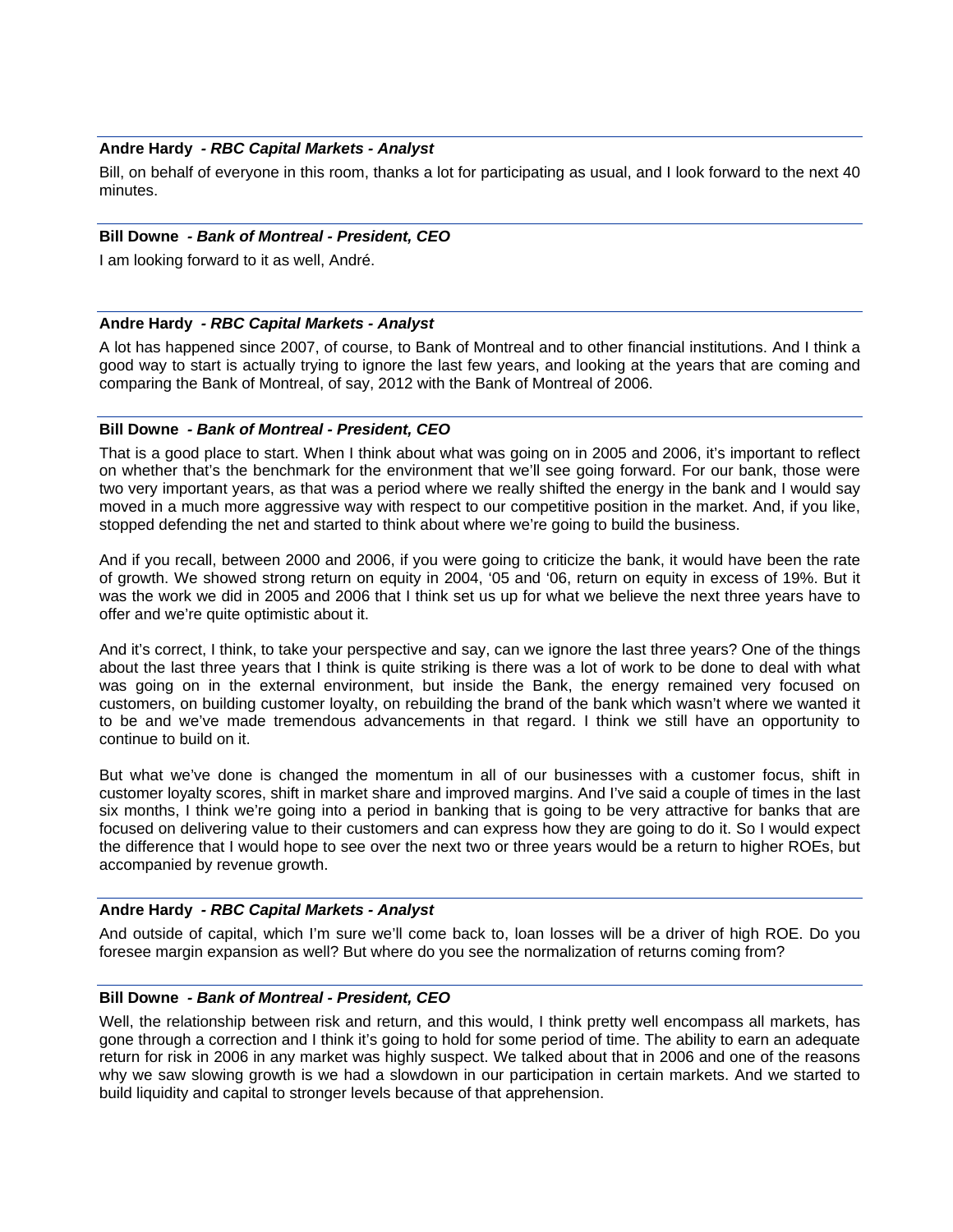Going forward, we have a reverse assignment, being very heavily capitalized and in an environment where the rewards for risk taking are much clearer and superior. I think the opportunity to grow in a healthy way is going to be something like we haven't seen in a long time. So I think margins at their current levels, assuming interest rates at the current levels, are quite robust. We would expect to see a little bit of additional life breathed into margins as interest rates rise. And I think, we'll see resumption in growth where banks that are well capitalized are going to get more than their fair share.

### **Andre Hardy** *- RBC Capital Markets - Analyst*

And is Canada too concentrated for that to happen here? Does this need to happen outside of Canada where there have been more wounded institutions? And if you disagree with that premise, where in Canada might you take advantage of disruption?

### **Bill Downe** *- Bank of Montreal - President, CEO*

Well, I think there will always be opportunities for growth in Canada. In particular, for us, regaining market share in retail banking in Canada is clearly something that we believe we can continue to accomplish. And that's not a criticism of the capacity of any of our competitors. But the nature of our relationship with our customers in Canada has dramatically improved in the last three years. If you are a customer of our bank, the tone of communication has changed. If you know someone or a family member who is a customer of the bank, ask them about the experience. That said, outside of Canada, there are clearly very large markets where what was really strong historical competition is going to be sidelined by the need to rebuild capital. And particularly for us in the Midwest of the United States where we have a very strong brand presence, close to a 10% market share in the Chicago market, that's where I think that the relative weakness of competition is going to create opportunity for us.

### **Andre Hardy** *- RBC Capital Markets - Analyst*

And what are going to be the limits to participating? You have a fairly high capital ratio, but you need to add staff, you need to add branches or it's just waiting for business loan growth to resume in the U.S.?

#### **Bill Downe** *- Bank of Montreal - President, CEO*

No, I think the branch count in the Chicago market for us is a healthy branch count. There are neighborhoods where we don't have representation at the level that we would like to have and I think we'll have a chance to do some infill but not by construction, hopefully by picking up some other people's branches. So on the retail side, Chris McComish runs retail banking for us in the United States, has a very, very clear plan. He has amazingly strong customer loyalty and is back in the market after a period of holding back to see what was going to happen from a consumer debt point of view. And we're seeing strong deposit growth. That strong deposit growth will be followed by loan growth.

## **Andre Hardy** *- RBC Capital Markets - Analyst*

Bill, is that coming from the national banks that are in the Chicago market or the community banks?

#### **Bill Downe** *- Bank of Montreal - President, CEO*

Well, the national banks in the Chicago market have national problems and retail banking is really community based at every level. And our profile in the community now is that we are the Chicago bank. And so, we've been seeing an erosion of share of the big national players in that market and we're taking advantage of it. And then there is a number of community banks that are just flat out of the capital. And I think, the period where they have been bidding up for bought money for CDs, they are running out of the capacity to do that. So I think that's where we'll look to see the growth in retail.

Commercial banking is an amazing opportunity that is just going to begin to emerge now. If you think back a decade ago, Harris Bank was principally a commercial bank. Since then we've added almost 300 retail branches. That strengthened the retail deposit base. But on a relative basis, commercial now has been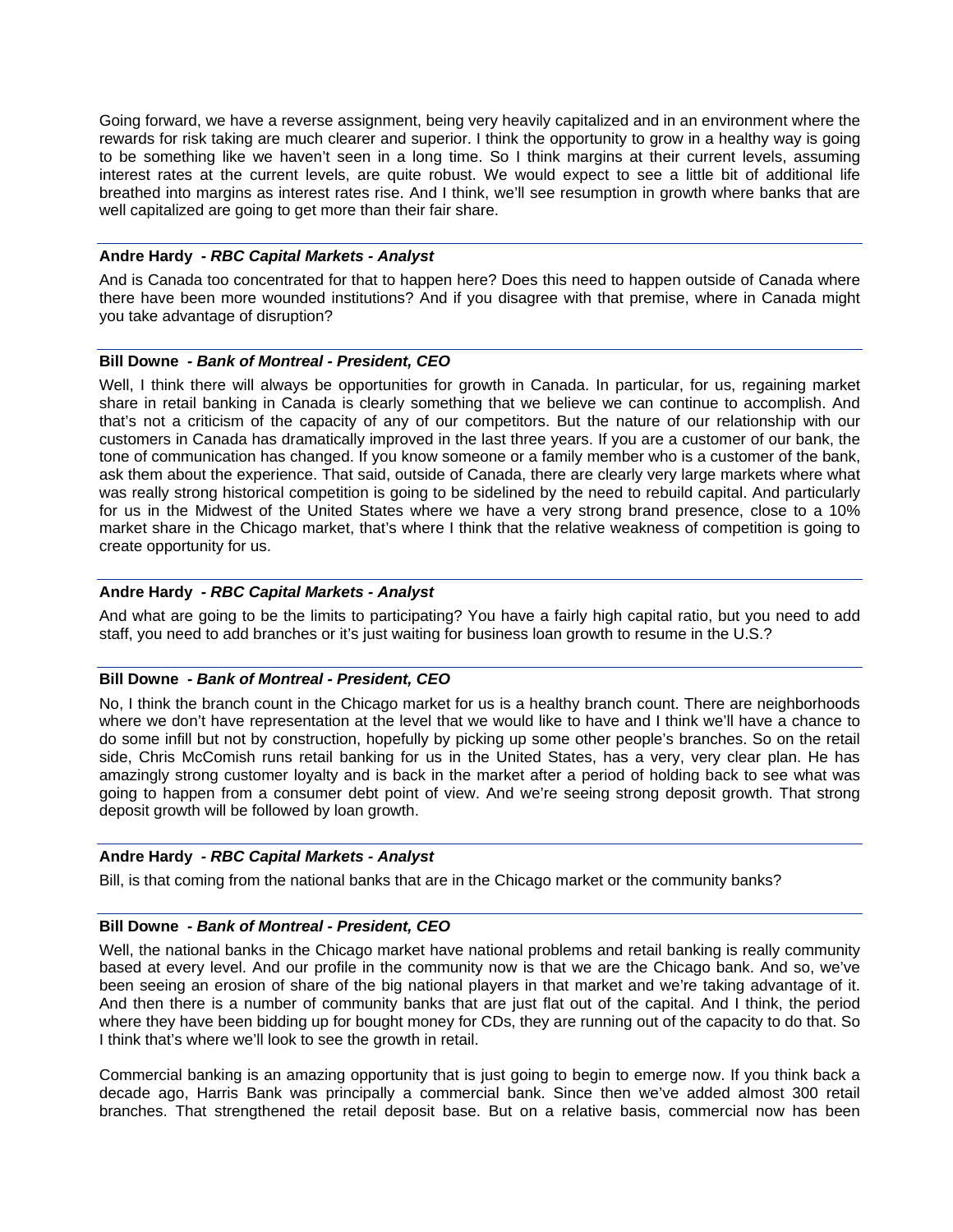somewhat eclipsed by the growth in retail. And if you look at the Midwestern economy, it's starting to pick up. We may see a GDP growth rate in the Midwest this year of as high as 2.5%, and that's after almost three years of decline. Because remember the Midwest began to decline before the rest of the country. Obviously, the auto industry was a big factor in that in the eastern part of the region.

But our customers and the companies we don't yet bank in the Midwest are starting to think about sources of capital to rebuild their inventories. There has been no capital investment in three years. I think there's going to start to be very significant capital investment. And we're going to take advantage of that opportunity. We've recruited a number of very senior commercial bankers from principally from what was LaSalle Bank. And we're going to take a very, very close look at the structure of both our investment and corporate banking business and the commercial banking business in the Midwest, I think with an opportunity to shift some very significant resources against the commercial market. And that's where I'm looking to take advantage of the opportunity this year.

### **Andre Hardy** *- RBC Capital Markets - Analyst*

And is pricing high enough in the U.S. commercial lending market that – let's say differently, two, three years ago commercial lending without fee businesses was not attractive at all. Has the pricing improved to a degree where you don't necessarily need the fee-based business to come with it or is it still very much that game?

### **Bill Downe** *- Bank of Montreal - President, CEO*

Yes, the pricing has dramatically improved in the large corporate market. But not as much in the small corporate market,. It's a little bit of an irony. But I think that it will catch up in the mid-market and below the mid-market. So we expect to see some margin expansion in that sector.

The reason why we had such a heavy concentration of our commercial coverage in the investment bank for the last seven or eight years is we wanted to bring the skill set of the commercial bankers up, so that they understood how to identity an M&A opportunity, recognizing that many of our clients in the Midwest are privately owned and that there is an emerging market for both debt and equity underwriting and M&A. And our workforce now is, is pretty much across the board, comfortable with all of those products.

By looking at the structure of the business, putting more people on the commercial side, we're going to be originating, I think we're going to have a more efficient platform to generate fee business on the investment banking side, hopefully reducing the cost structure a little bit, which I'm pretty confident we'll be able to do. But more importantly, accelerate growth, bring in more growth opportunities.

And in the commercial banking coverage, the emphasis on operating services has always been a lot higher. And with commercial accounts, if you have the operating business, it balances the capital requirement on the lending side, and I think that's really where the virtue in the business is.

#### **Andre Hardy** *- RBC Capital Markets - Analyst*

You talked about accelerating growth organically, you've also talked about a market with many wounded players, it seems like a market ripe for some acquisitions. And why hasn't the bank made any up to now? What needs to be seen before the bank accelerates that organic potential with some acquisitions?

#### **Bill Downe** *- Bank of Montreal - President, CEO*

Yes, the last 12 months has been a difficult period to conclude any kind of a transaction with a quality company. Most of the transactions that have been done have been confused by FDIC involvement and changing rules. We've been through virtually every transaction that has been done in our market,.and what we don't want to do is acquire branches that are in bad locations. We don't want to acquire a commercial bank that has no deposit base built entirely on hot money. And that's really the nature of the transactions that have been concluded so far.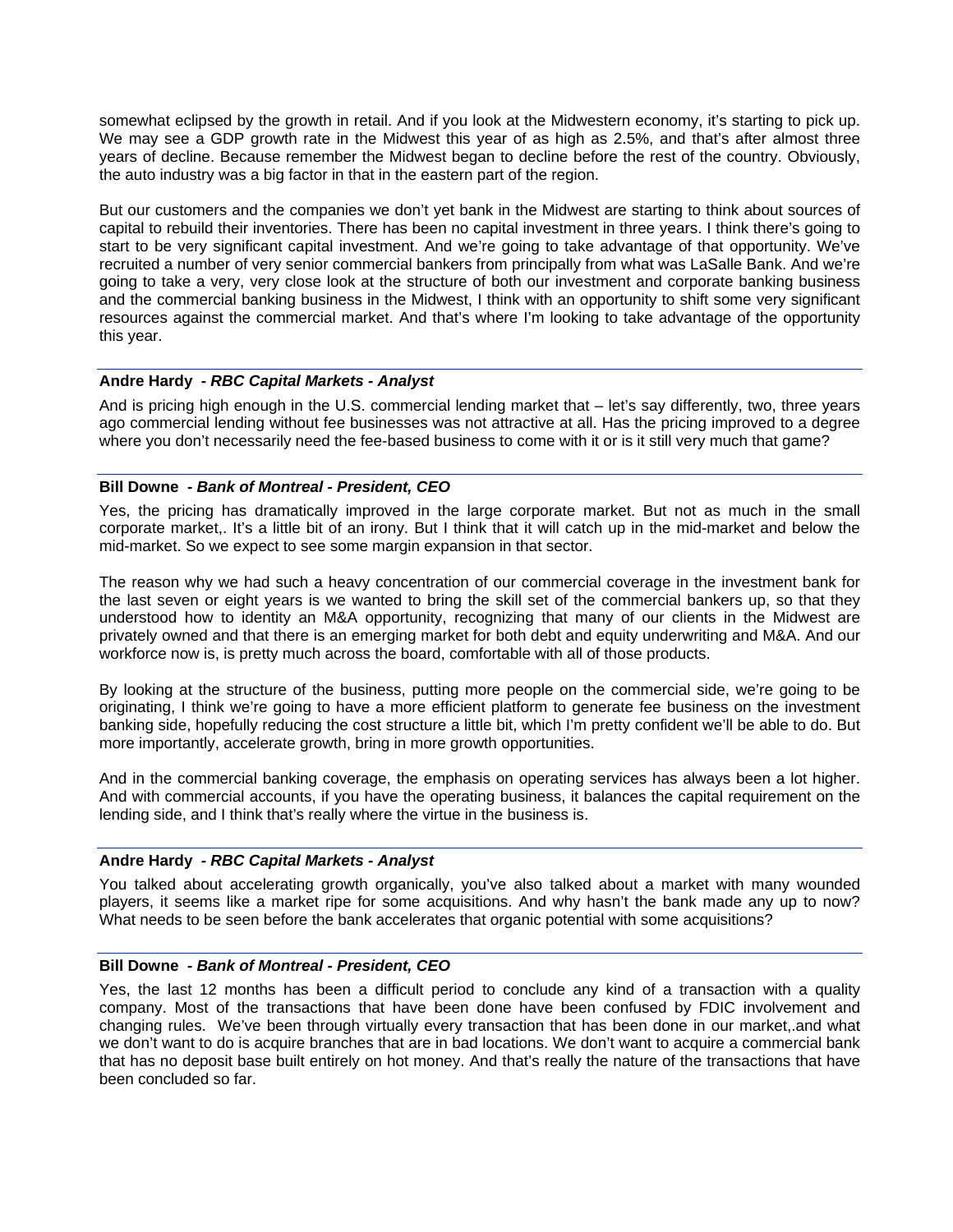I think going into 2010, the Board of Directors of high quality banks will have had an opportunity to fully absorb the last three years. There's going to be a great deal more clarity around the capital levels that are going to be required and what the cost of having those capital levels will be. Most of them have to rebuild capital in order to stay in business, and that's going to be an expensive thing to do.

So I think that the receptivity to conversations about combining banks is going to be much higher. So I think consolidation is going to start in 2010 and accelerate into 2011. For us, the most important thing is that, it's quality banks that are prepared to have those conversations.

### **Andre Hardy** *- RBC Capital Markets - Analyst*

And does size really come into play or as long as it's quality, good deposits, decent loan book, that's more what you're looking at?

# **Bill Downe** *- Bank of Montreal - President, CEO*

Yes, I don't think size is a critical issue. Reflecting back to your question about 2005 and 2006, no one seemed to be particularly interested in medium and small banks at that particular time, it didn't have enough excitement in it. But you can fold medium and small size banks in very quickly. You can re-brand them very quickly, so there's virtue in that. And obviously, there are larger banks, not that many with a high quality franchise and that's a little bit like if it happens, it happens. You can't force one of those.

### **Andre Hardy** *- RBC Capital Markets - Analyst*

Sure. I wanted to talk about capital for a few minutes. And the first thing that makes the bank unique is its payout ratio target, which is higher than the rest of the sector. Is that something that might change going forward in light of potentially higher capital requirements or is the payout target ratio that the Board will be comfortable with?

#### **Bill Downe** *- Bank of Montreal - President, CEO*

I don't think the payout target ratio is impacted by higher capital requirements globally in the future. I don't think that's an issue. I think the issue is the mix of return that our large shareholders and our retail shareholders tell us is most important to them. The reason why we moved to a higher target payout ratio in the industry is that we saw a great value in the return on capital. We believe that the bank had the capacity to sustain that payout ratio through thick and thin. We didn't think it would be quite as thin as it was last year in an environmental sense.

But I think our confidence in the capacity of the bank has been proven. If there is a re-evaluation of the payout ratio, it would be as a consequence of future earnings growth, the actual payout falling and feedback from institutional holders and retail holders, what their appetite is for the rate of distribution.

As a shareholder myself, I'd like to know that companies have the capacity to increase their dividend and they continue to pay a good dividend. I think, it's a sign of confidence in the business. But really and truly, we'd like to hear from our shareholders on this.

## **Andre Hardy** *- RBC Capital Markets - Analyst*

And when you look at capital more broadly in 2010, given that there is a fair amount of uncertainty as to what the eventual rules will be. Is it the bank's thought that the more the capital we have, the better or is there a thought that, no, we have the highest probable capital ratio of the sector, therefore we can't let that go down if there is opportunities?

### **Bill Downe** *- Bank of Montreal - President, CEO*

Well**,** with a strong capital ratio, and you're correct with the tangible common equity to risk-weighted asset ratio of 9.2% at the end of the year and a Tier 1 capital ratio of 12.2. We have ultimate flexibility and I said on a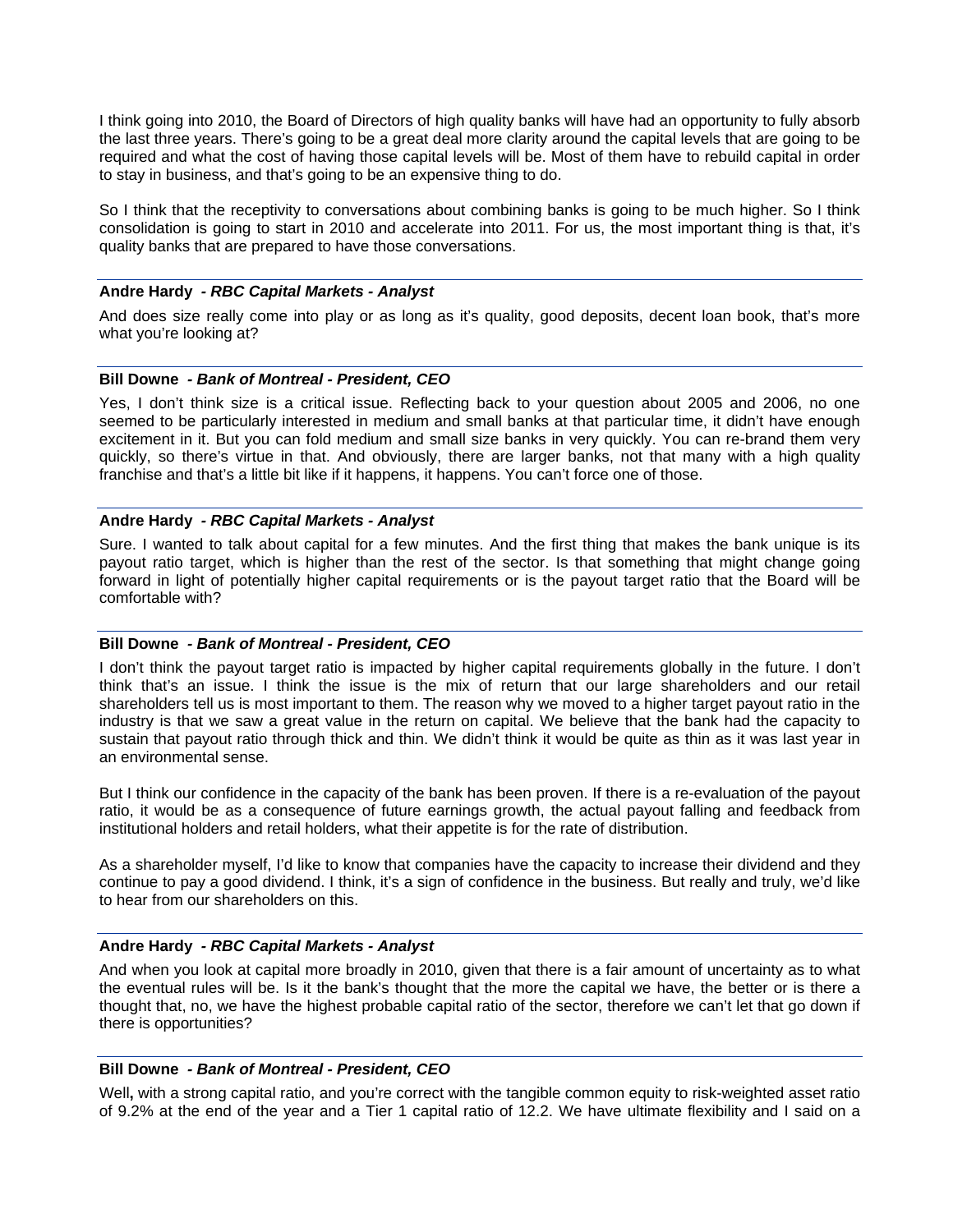conference call at the end of the last quarter that I felt we would have some visibility by the end of December, and, in fact, we did. And the interesting opportunities will be most available to the banks that start out well capitalized and to most clearly understand what the evolution of new capital standards are likely to imply, and we have given a great deal of thought to how it's likely to unfold.

The quantitative impact study that's underway, Basel-driven on both liquidity and capital, is going to lead to some very interesting discoveries, I believe, both in the preparation of those QIS submissions, which have to be done by most banks by the end of April. Then they are going to be digested within their home countries by the end of June. Then by next October, the Basel committee is going to be scratching their head about how to set targets.

And when we look at the initial framework that's been put out, we're extremely encouraged because there are two elements. There is quantity of capital and there is quality of capital. And we not only score very well on quantity of capital, André, we score very well on quality of capital. And when we look at, as the standards change around mix, the percentage of Tier 1 capital ratio that will have to be common, we stand very strongly in that area. When we run our own simulations on other banks with respect to the reclassification of certain kinds of assets, the weighting of trading assets, we're pretty confident that we are not going to see a significant reduction in stated ratios, as we know it's going to show up in other banks.

And in some jurisdictions, when they run these quantitative impact studies, they are going to get capital ratios that approach zero. And so, the question is, how long and at what cost are they going to rebuild their capital? And as a consequence of knowing what the entire landscape looks like, how much time is going to be provided. And I think realistically, it's probably two phases by the end of 2012 with respect to many of the standards around capital and liquidity and more likely 2014 with respect to many revisions.

And from our point of view, the knowledge of that is most important around the pricing of risk. If you start with very strong capital, you don't have to redeploy capital, you can start to make decisions around optimizing your portfolio. And that's why having a very, very deep understanding of how the rule makers are talking, how it's likely to unfold will give you competitive advantage and give you the opportunity to maximize the value of the capital that you have.

So in one sense, you might say, well, you go through this analysis, you probably figure out that relative to the rest of the world, you have more capital than you need. Then the question is, how do you turn that to advantage and extract the maximum return for you shareholders from that.

#### **Andre Hardy** *- RBC Capital Markets - Analyst*

While your position relative to others is clear, the position relative to future minimum requirement isn't as clear, because the regulators simply haven't said what those will be. So until you get that clarity, can you make moves that would take your Tier 1 or your tangible equity ratio down?

#### **Bill Downe** *- Bank of Montreal - President, CEO*

I think that you have to look at a timeframe where there is going to be unfolding visibility and you ought to anticipate how that that's going to unfold and take advantage along that timeline. I think in November, if we had this conversation, I would say that it would be reckless to think about deploying capital until there was some visibility. There is very considerable visibility that's come out of the initial requirements around the QIS and you can run that against all the banks. Well, you've done it. I've looked at your analysis and it's actually quite transparent what the impact will be on many banks.

#### **Andre Hardy** *- RBC Capital Markets - Analyst*

You've mentioned earlier, and correct me if I wrong, but you seem to feel like ROEs can look like they used to. And with the tangible equity to risk-weighted assets of nine, that is certainly a higher capital base for the Bank of Montreal than it would have had in the past. Has there been enough margin expansion to offset the impact of holding more capital or to get back to normalized ROEs that capital level needs to come down if you will.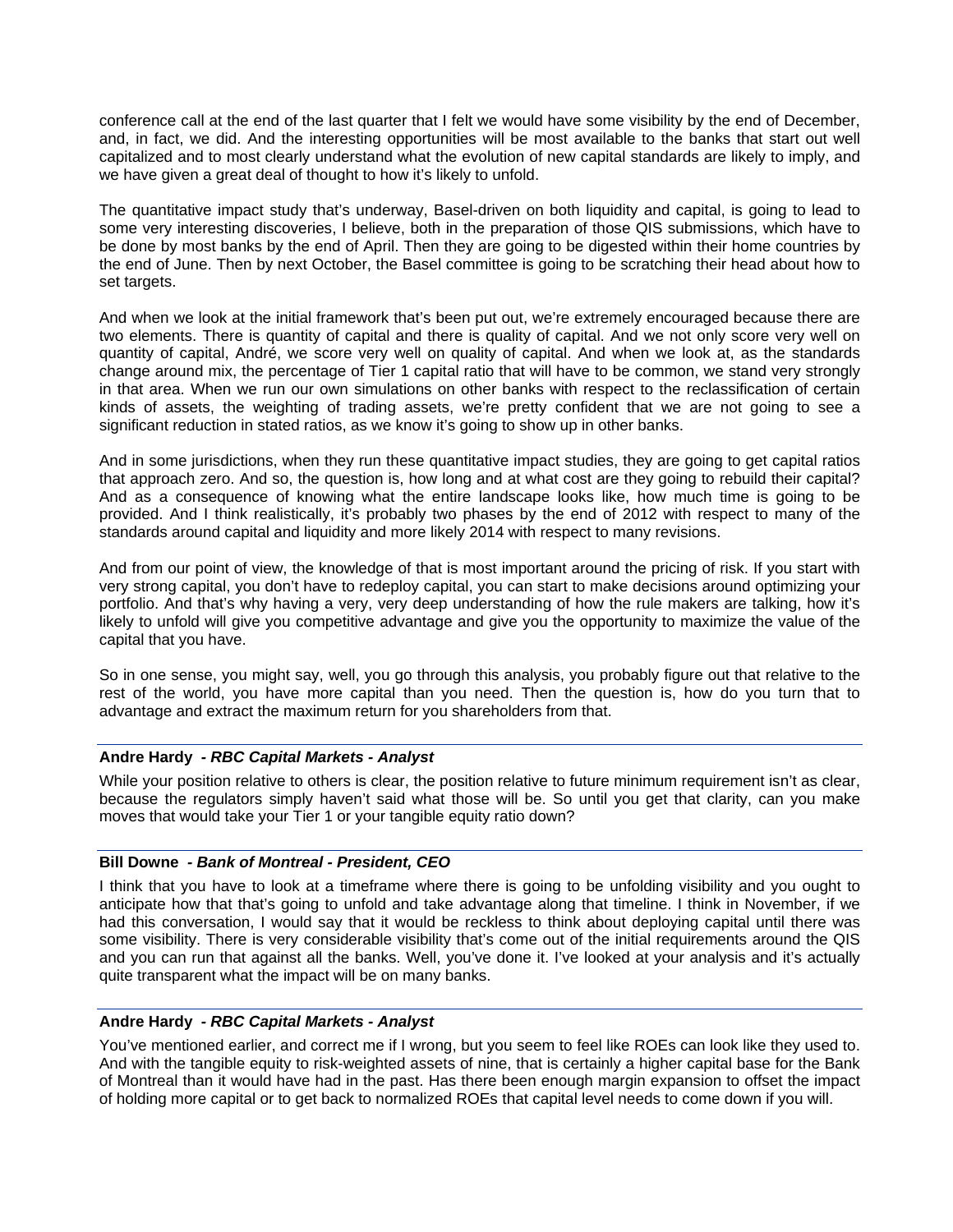#### **Bill Downe** *- Bank of Montreal - President, CEO*

Yes, I think that realistically, coming out of the events of the last 36 months, the world is thinking in terms of higher capital levels that makes sense. So whether it's regulators or legislators, the efficiency of the capital markets in providing the resources for people to grow their businesses and for families to invest in a new home, the cost of capital is going to be a determining factor. In inefficient markets, restricted growth, reduced standards of living and that balance is going to come into the realization between now and October of 2010 and December 31 of 2012 and then whatever the date is in 2014. So the expectation that capital is going to come down from the current levels for the most strongly capitalized banks in the world, is correct. There's no question about that. But the gap between the best-capitalized banks in the world and the least capitalized banks in the world is gigantic.

And so from an investor point of view, trying to work your way through what the implications of that are going to be is the question of the day. My view is starting as one of the best-capitalized banks in the world, if you are paying attention, is the place you want to be.

#### **Andre Hardy** *- RBC Capital Markets - Analyst*

You talked earlier in your answer to the first question about retail in Canada and how the position has improved. But your results were different from other banks last year. Your loan growth was at the low end, but margin expansion was very noticeable throughout the rest of the group. So what are we seeing here? Was it more cautious credit granting and/or a shift in the mix that would lead to higher margins, but lower loan growth?

#### **Bill Downe** *- Bank of Montreal - President, CEO*

Well, there has been a shift in the mix. By definition, the faster growth in personal loans than in mortgages as we rebalance our mortgage distribution much more heavily to our own sales force and we exited the broker channel, that had an impact, no question. We had a view around consumer lending that I think did have an element of caution in it. It's interesting, the discussion that is taking place in the market about, is the Canadian market is a little bit too hot, what's going on in the real estate market, should people be rethinking leverage, is reflected in the way we talk to our customers.

If you look at our customer messaging for the last six months, there's been a very heavy emphasis on consumer education, on thinking about balancing your debt and this whole issue of insured mortgages with 35-year terms and 5% down, which is a very topical subject. I take comfort in the fact that our lenders have been very heavily engaged with the consumer on how much debt is too much. A very small proportion of the loan book is in that 35 year, 5% down. But the portion it is 18 months ago, we stopped automatic approval of related credit in that category. The market has carried on with pre-approved credit. I think it was the right decision to make at the time.

#### **Andre Hardy** *- RBC Capital Markets - Analyst*

So what you are saying here is before you would have given that consumer a credit card or automatically offered one line of credit. Right?

#### **Bill Downe** *- Bank of Montreal - President, CEO*

A Line of credit…And we suspended that 18 months ago because we were concerned. Something in excess of 80%, I think close to 85% of those insured mortgages that we're writing are with a five-year fixed term. So it's clear to me that the front line sales force has done a good job of counseling consumers that if you go into a long amortization with a low down payment, and that's necessary for first time home buyers that you need to protect yourself with a five-year fixed term. So the logic of the brand position of the bank translates itself into the way we talk about risk; with our customers, translates itself, as you said, into a positioning of the loan book through this period that probably had an element of caution in it.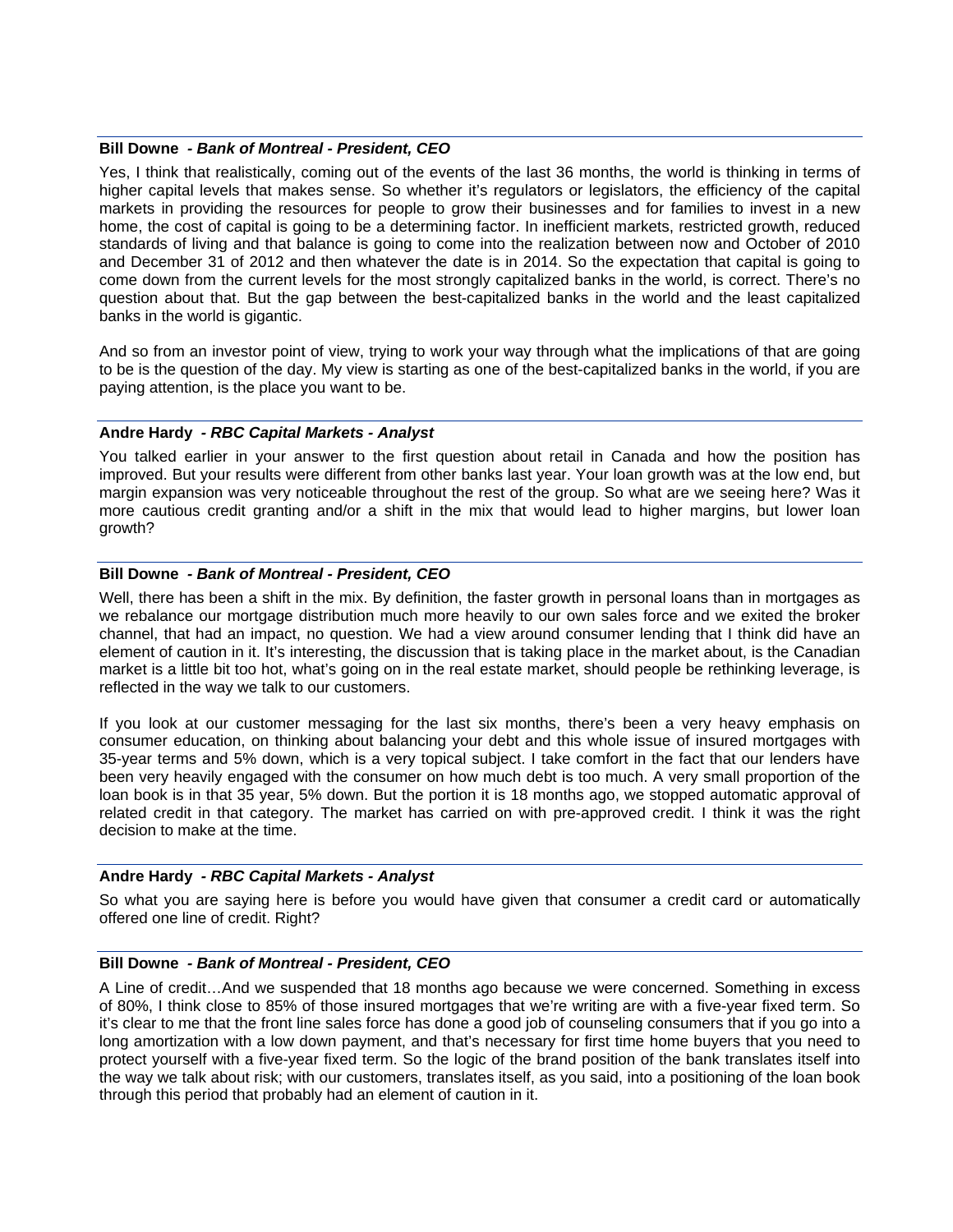### **Andre Hardy** *- RBC Capital Markets - Analyst*

And certainly the mortgage growth has been negatively impacted by the runoff of the broker book or third-party broker book. How much longer should we expect growth to be negatively impacted by that runoff book?

### **Bill Downe** *- Bank of Montreal - President, CEO*

Well, we've had positive growth, which I'm happy with. And the real question is, when do we start to grow share in that segment again and it's entirely sales force dependent. We have to continue to hire and train mortgage specialists in our branch system. In 2009, that program which was underway slowed down a little bit intentionally, because it wasn't clear that we were going to get the pay back that we wanted. But that program has resumed. And over the next two or three years, progressively we're going to have more and more mortgage specialists within the branch system. And somewhere in that time period, we'll see a recovery of share, I'm quite confident.

### **Andre Hardy** *- RBC Capital Markets - Analyst*

A year-ago at this time, we spent a lot of time on the different off-balance sheet vehicles. A lot of progress has been made, asset values have recovered. How will those or how will the new capital rules or the implementation of IFRS impact those vehicles?

### **Bill Downe** *- Bank of Montreal - President, CEO*

Well, the impact of IFRS is unknown unlike the capital rules. There's a tremendous amount of uncertainty around both timing and the nature of those, but we do understand what the direction is. And the progress that we've made with respect to off balance sheet has been very timely. We really did take advantage of spreads coming in, in 2009, to dramatically reduce the exposure that we have in a couple of very significant areas, Apex in particular. The SIVs start to amortize at a much more significant rate this year and going into 2011. So I think from my point of view, we needed to use 2009, take advantage of spreads coming in to reduce the risk materially to the point that they were not talking about it all of the time. And then in the intervening period to clarity around IFRS and the implementation of the capital rules, expect to see the runoff of the book to finish the job.

#### **Andre Hardy** *- RBC Capital Markets - Analyst*

Right. So, I guess the structural investment vehicles will be fairly small by then. But the Apex and Sitka will still be larger, some of the sponsored off balance sheet conduits will still be large enough. Will that surprise us when IFRS comes into place in terms of the potential impact or it's something you feel is manageable?

#### **Bill Downe** *- Bank of Montreal - President, CEO*

You know, I think that our knowledge of how future regulatory or accounting changes will play out gives us comfort that we can take steps going through 2010, 2011, 2012 to manage whatever emerges in that area. So we hope not to surprise. That's not the way we think about managing the situation. There will be some changes in the market that evolve as well. And so I think that what we saw in 2009 was a very clear opportunity to reduce risk on favorable terms. I think in 2010, we'll be able to do a little bit more of that. And by the time there is regulatory change and there's clarity around it that we'll have taken additional steps and will not be an issue.

## **Andre Hardy** *- RBC Capital Markets - Analyst*

Sure. One competitive advantage you've alluded to is your capital position. That being said, the market has been very quick to recapitalize, many banks around the world now have severe dilution to existing shareholders, but the recapitalizations in many cases have gone by very quickly. Are you concerned that there is a certain window that you have to take advantage of that strong relative capital position and that window might close?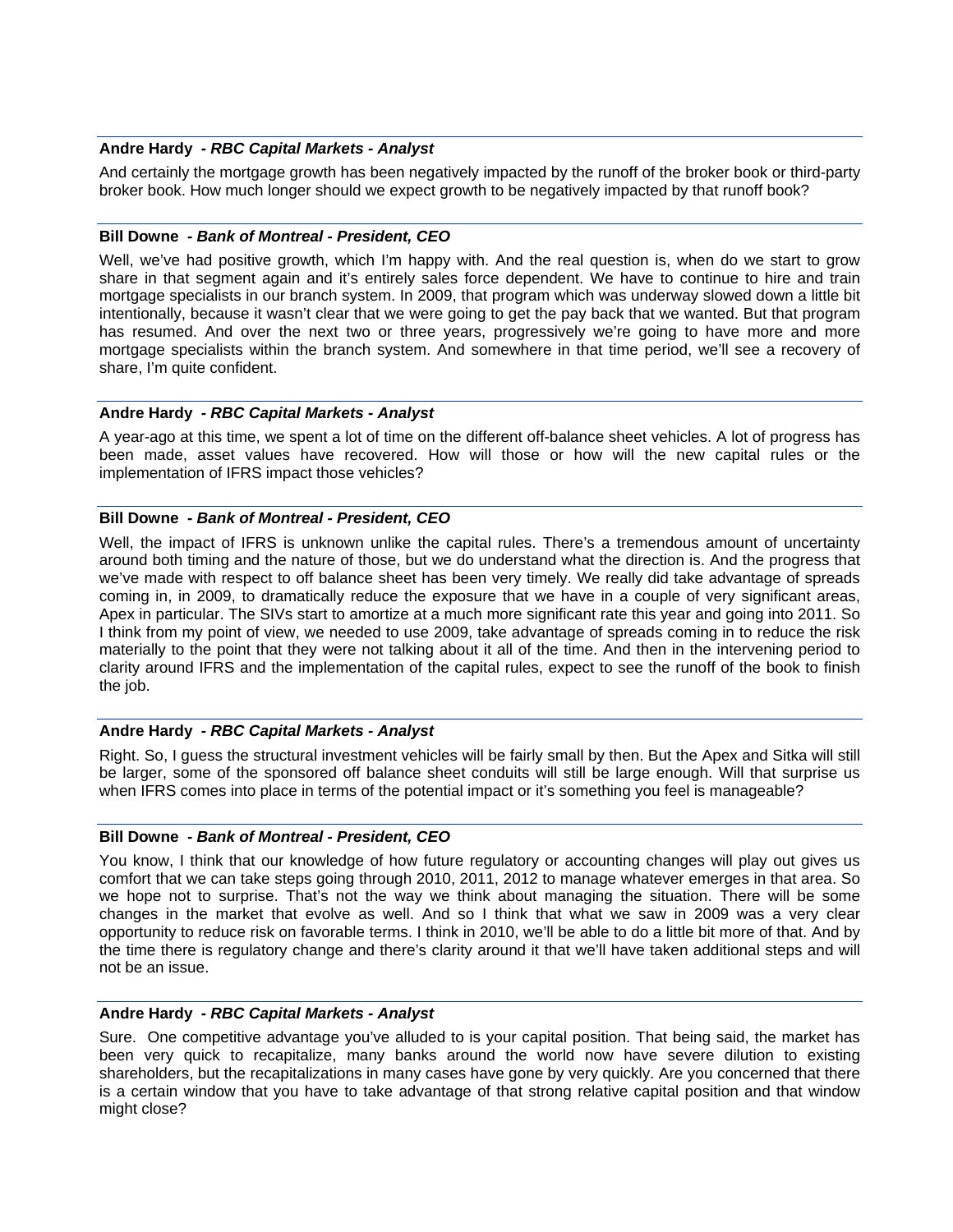#### **Bill Downe** *- Bank of Montreal - President, CEO*

There is still a lot of capital to be raised. And I think when I go back to both quantity and quality, the issue around quantity of capital is being addressed. The issue around capital mix is going to play out over quite a bit longer time. And I think that the whole question of how big is the concentration of innovative and perhaps in your Tier 1 ratio is going to have to be dealt with and that implies slower growth for institutions, who have been to the market, raised capital once, maybe twice, and their shareholders are starting to show a little fatigue.

So on that score, I don't think the window is going to close too abruptly. And then there's another element, we have two kinds of capital. We have financial capital and we have human capital. And we've been able to build and strengthen human capital in a period of time that many competitors will have seen an erosion in their capital. But more importantly, we've also reinforced the culture of the firm around the things that we did well, the things that we think are most important. And I think there's going to be very, very significant competition for the right kind of talent as we go into an expansion period. And what you don't want to be doing as the market expands is rebuilding your bank with mercenaries. I think that's a challenge that we'll also see as a global phenomenon.

#### **Andre Hardy** *- RBC Capital Markets - Analyst*

Another thing we're not talking about a lot this year compared to last year is credit. And one trend everybody is observing is leading indicators of credit quality have improved across the board. We're not done with credit issues, but the leading indicators have improved. You talked about strong capital. We haven't talked about reserves. And certainly the bank-specific allowances relative to growth imperatives have declined through the years. Is that something that might need to be strengthened in the upcoming years? Or asked differently, what explains the declining coverage levels on impaired loans?

#### **Bill Downe** *- Bank of Montreal - President, CEO*

The coverage on impaired reflects a couple of things. It's historic that the bank has been an early recognizer and the pace of writing off has affected the coverage ratio as well. So if you actually look at the numbers, we've written off very significant loan balances through the cycle. Now, some of those, the characteristics of them, and I would say the homebuilder market is an example, as you liquidate the inventory, the loss is a loss. And some consumer losses, once you write the asset off, the probability of recovery is very low.

But what we have seen on the commercial side in the past, and I've been through three cycles, is that you have recoveries not only on loans that have provisions against them, but loans that have been fully written off. So we're comfortable that that coverage reflects the reality of the loan book. Our historic experience, our confidence in our ability to work those assets and we have almost 70 special asset bankers in our commercial banking business in the United States. They are all very experienced and they are all working accounts, so my belief is that it is actually the other side of it. As we come out what are you going to start to see on the recovery side?

One of the things that I am pretty confident that will change in 2010 versus 2009 and 2008 is that you are going to see impaired loan growth in categories that will ultimately have lower provisions and lower losses as well. So the nature of the losses that were taken early in the cycle and this is particularly in the area of construction and some of the consumer losses particularly in home equity loans, they moved through very quickly. We had high provisioning that went with the impaired loan level. If you look at commercial real estate in the United States, there is no question that you're going to see higher in impaireds across the industry in 2010, you will see lower provisions as a percentage of those impaireds. In our case, what we're contemplating really is that we are on a plateau with respect to provisioning, and the nature and the characteristics of the mix is changing as the provisioning from previous classes of loans runs through. It's a different category coming in now.

And the commercial market, the investor-owned commercial market and the owner-occupied commercial market, is not going to be as abrupt in the way that real estate is digested, because the rate of maturing loans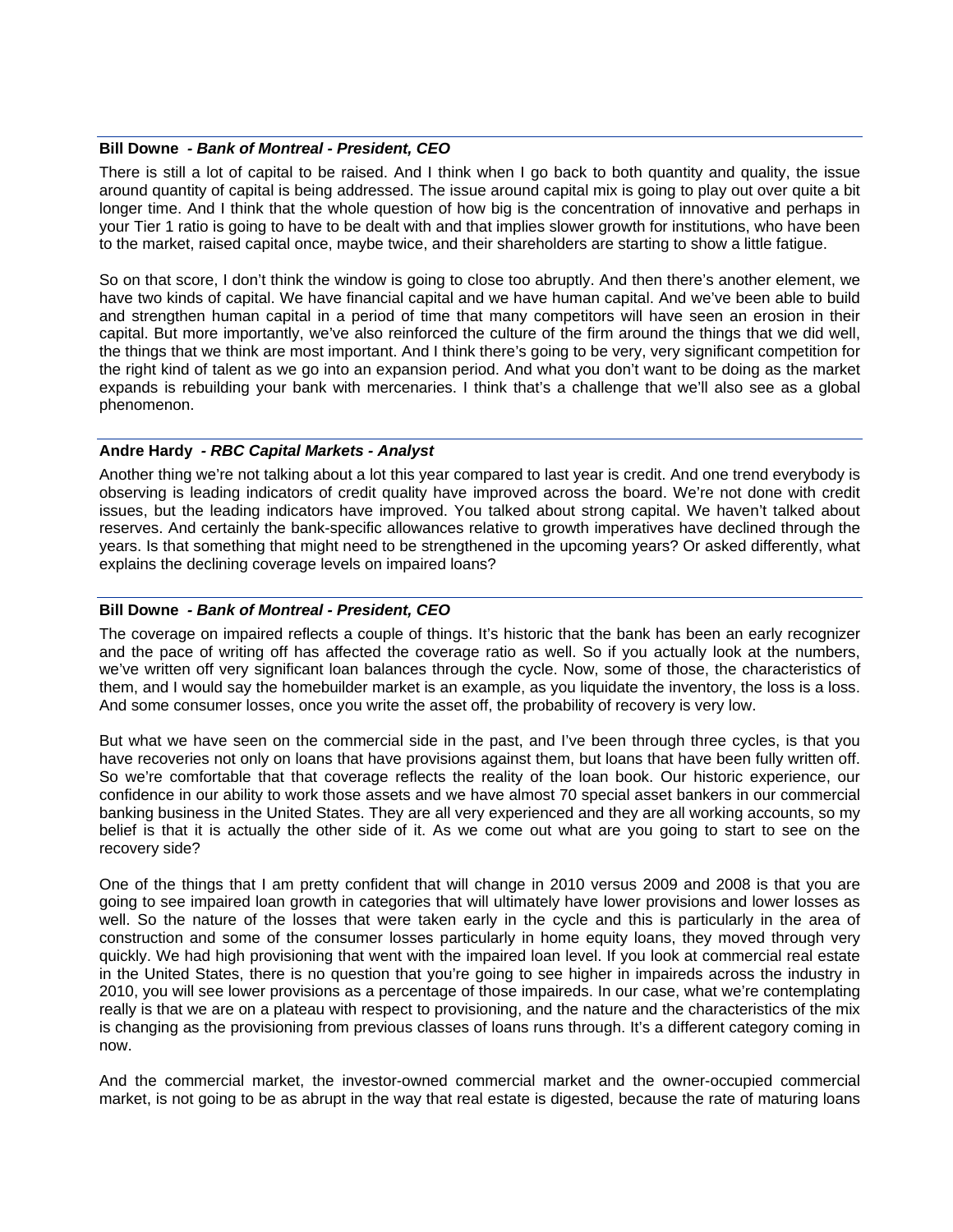is going to define the rate of impaireds and so just the characteristics are different. I'm comfortable that the philosophy, the consistent philosophy we have around recognition that's reflected in those ratios is the right one.

### **Andre Hardy** *- RBC Capital Markets - Analyst*

If we take a step back for a second, obviously the world is much better today than a year ago. What areas do you find that investors don't spend enough time thinking about, or said differently, what do you look at in the next 18, 24 months as potential issues that might negatively impact returns or profitability?

#### **Bill Downe** *- Bank of Montreal - President, CEO*

Gosh, that's an interesting question. I think that the backdrop of regulatory burden is an important thing for all of us to keep an eye on. And it's just not the cost of higher FDIC or CDIC premiums or one-time assessments and those kinds of charges. I think that you can expect the regulatory burden on the system to be higher and figuring out what the manpower cost is to respond to that, then reporting expense that is necessary. I think very clearly a learning of 2007, '08 and '09 was that being able to sum up your risk positions very quickly was a strategic advantage. And so, I think a necessity is going to be higher investment in management information systems, because some banks really had a serious problem in figuring out what their exposures were, what their liquid assets were, what their access to recourse or non-recourse was. And so, I think that whole area of understanding what the higher cost of doing business is, that's obviously going to be something that plays on the market. And the scenario where I think being aggressive in looking for answers will give you advantage and that's why we spend as much time as we do thinking about what the future will look like.

### **Andre Hardy** *- RBC Capital Markets - Analyst*

And what about, I mean, you don't operate much in the U.K., but in the U.S. you have a material platform, and what we read recently is that politicians want to have a special levy to recover fees on a program that's actually made enough money. As a bank that hasn't taken TARP money. Do you feel like you might be still subject to fees that might be levied against the industry?

#### **Bill Downe** *- Bank of Montreal - President, CEO*

Well, there is a cost of doing business in whatever region you compete, and it is what it is and, there is not a lot of future in railing against it. What you want to do is optimize your business around it. I wouldn't dismiss either public anger or the focus of legislators, and I think it is quite legitimate. If you sit down one-on-one and talk to the Chairman of the Finance Committee of the House about what has transpired, there has to be a change in the environment. And I think it is quite realistic and my own view is that the politicians are going to get to a reasonable place. There is rhetoric. But then there is a need for fundamental change and there is a cost of doing business in the market. And we see ourselves as a domestic bank in the U.S. We're viewed as a domestic bank in the U.S. by both the regulator and our customers and we abide by the rules of the market.

And if we believe that the trend and some elements of the trend are actually good for business in the long run, then we ought to say that. And that's my own feeling that if there were excesses in the market, they need to be corrected and the cost of the correction of those will fall on all participants, equally.

#### **Andre Hardy** *- RBC Capital Markets - Analyst*

We didn't talk a lot about your capital markets business and we're almost out of time. So perhaps, the one question I'll ask is your trading business did very, very well last year and I think the bank has alluded to the fact that it might not be as good going forward. Is there enough upside or juice in the advisory businesses, in the lending business to offset what might be a decline in trading revenues going forward?

### **Bill Downe** *- Bank of Montreal - President, CEO*

Yes, I think the emergence of the economic growth is going to drive corporate finance. And there is no question that that will be a mitigant to the fact that just the coming in of spreads and the bid-ask margin was